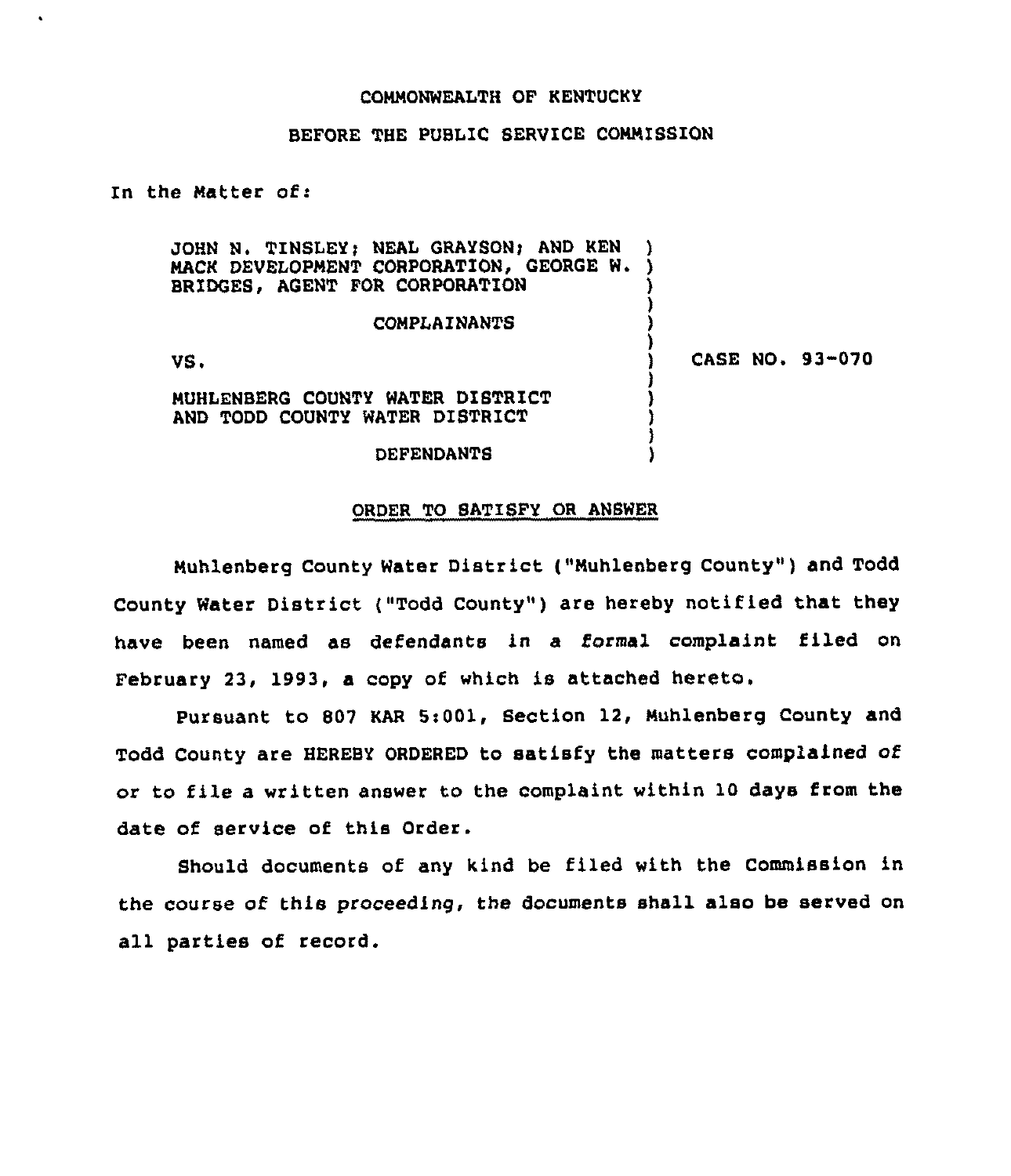Done at Frankfort, Kentucky, this 8th day of March, 1993.

PUBLIC SERVICE CONNISSION

Chairman ىقىند Vice Chairman  $\overline{C}$ om

ATTEST:

**Executive Director**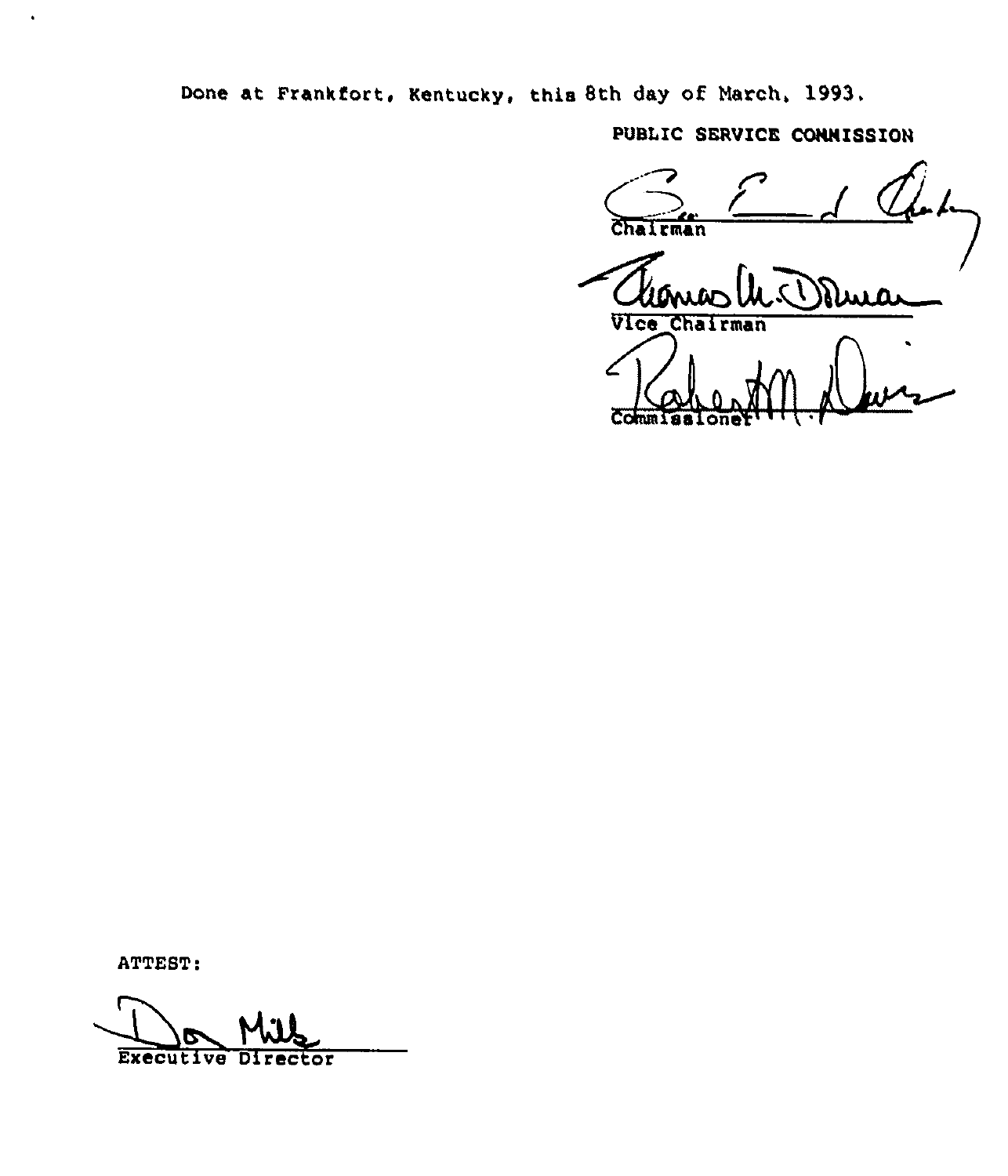The Law Firm ol

CHARLES R. ORANGE 350 West Founh Street P.O. Box 1133 Russellville, Kentucky 42276

Charles R. Oranxo Anomay at Law

February 20, 1992

Telephone 503.7tea300 1-800-995-0113<br>Fax 502-726-4301

# RECEIVEO

Public Service Commission 730 Schenkel Lane<br>P. O. Box 615<br>Frankfort, KY 40602 Frankfort, KY

FEB 23 1993

PUBLIC SERVICE

93-670

Dear Sir Or Madam:

Please find enclosed original and  $\frac{d}{dt}$  copies of complaint against the Todd and Nulhenberg County Water Districts for failure -guined in teen the nemerolog essay, where the computer of the second the second the second the second the second the second the second the second the second the second the second the second the second the second the secon

Nr. Tinsley and his adjoining property owners deserve the opportunity to have water. The Tinsley nnd Grayson property sets in both Logan and Mulhenberg counties. They have water service or their Logan County property from service by the Todd County Water District. The Todd County Water District line goes within 100 feet of their adjoining Mulhenberg County property, but both districts rare refusing to service the developing area in Nuihenberg County,

Todd County is claiming they would need to add two commissioners if they add the area of service to their district. Nulhenberg County is willing to agree to the add1tion of the area to the Todd County Water D1strict. However, Nr. Tinsley (who is <sup>a</sup> registered land surveyor in Kentucky) informs me Todd County Water District is already serving five houses in Mulhenberg County.

We believe the behavior of failing to allow Ken Mack Development Corp., John Tinsley snd Neal Grayson waxer service is arbitrary and capacious and without sound basis or reason when one considers the matter in total.

Further, it seems appropriate to grant Todd County Water District an exemption from additional water commissioners if they are in fact <sup>a</sup> real issue.

I look forward to a speedy resolution of this matter so construction of homes may begin and additional sales of lots will continue.

Singered

Charles R. Orange

cc: John Tinsley

Enclosures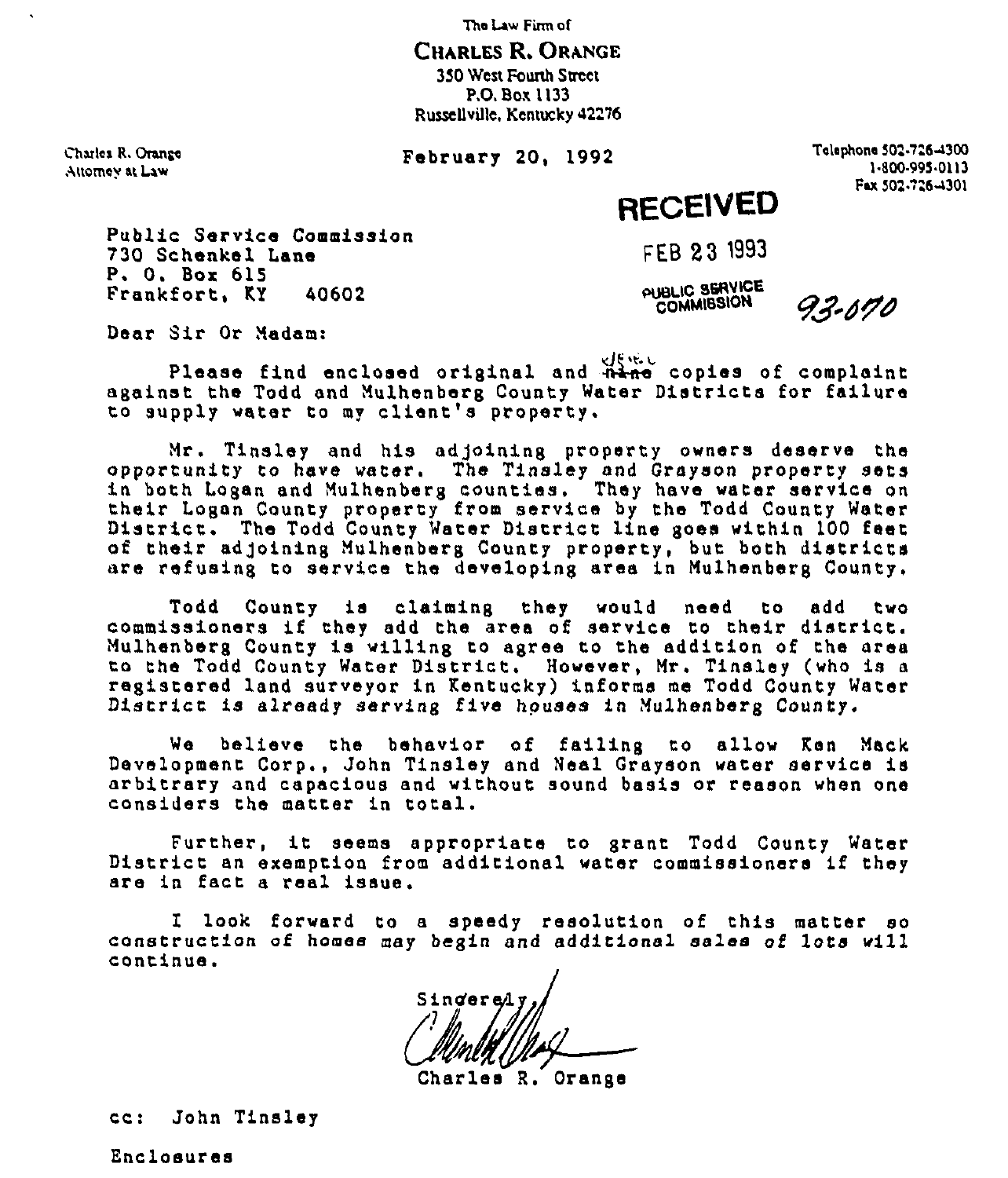# COMMONWEALTH OF KBNTUCKY

FEB 23 1993

RECEIVED

# BEFORE TBE PUBLIC SERVICE CONNISSION

PUBLIC SERVICE **COMMISSION** 

93-070

In the Matter of:

John N. Tinaley; Neal Grayson; and Ken Maci Corporation, George W. Bridges, Agent for Corporation ) Development

)

) )

**COMPLAINANT** 

VS.

NUBLBNBERG COUNTY NATBR DISTRICT

AND

TODD COUNTY WATER DISTRICT

DBFENDANTS

### COMPLAINT

The Complaint of'ohn N. Tinaley; Neal Grayson; Ken Mack Development Corporation respectfully show:

(a) John N. Tinsley; Neal Grayson; and Ken Mack Development Corporation; George W. Bridges, Agent for Corporation,

P.O. Box 1133, Russellville, KY 42276

(b) Muhlenberg County Water District P.O. Box 348 Greenville, KY 42345

> Todd County Water District P.O. Box 836 Elkton, KY 42220

(c) That: John Tinsley, Nasl Grayson, and Ken Mack Development Corporation own adjoining properties in Muhlenberg County, Kentucky. These properties are of high developmental potential with a total of eighteen lots already sold for building of retirement and vacation homes located between two fingers of Lake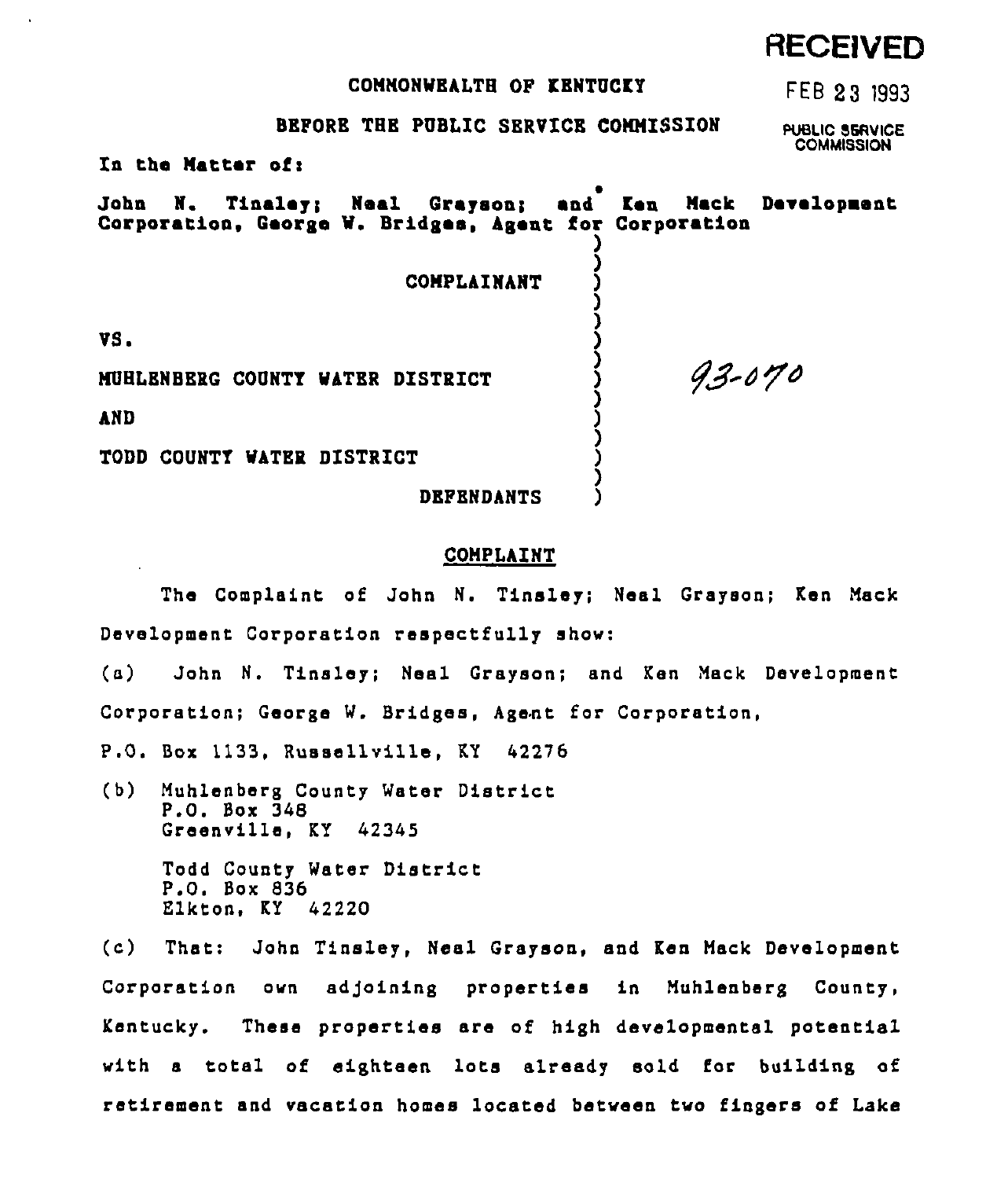Malone. There are <sup>a</sup> total of fifty-three lots in the joint developments to be utilixed for building purposes. Pour homes are scheduled to have construction underway within tha next six months,

The complaining parties have tried for several months without success to gat either the Todd County Water District or the Muhlenberg County Water District to provide water service to the Plaintiffs' properties. Plaintiffs are ready, willing, and able to assist with costs associated with construction and installation of said water lines to and upon their properties.

At present, Todd County Water District serves an area within Logan County that is within 100 feet of the properties of Tinsley and Grayson in Nuhlenberg County. Their Logan property is served by:Todd County.

The Plaintiffs have met numerous times with the board and attorneys for both districts and have received considerable correspondence stating the various positions of tha respective water districts. (See attached copies of correspondence)

The Plaintiffs have little alternative but to request an intervention by the Public Service Commission. Each water district agrees that water service is <sup>a</sup> reality, but the legal process of allowing the delivery of the water to the area continues to be stifled because of lack of cooperation and ordination and statutory requirements of commissioners in multi-county systems.

Todd County Water District should be relieved of any possible responsibility of adding commissioners from Nuhlenberg County by the Public Service Commission, or alternatively the Public Service Commission should Order Muhlenberg County Water District to purchase the water through a master meter from Todd County Water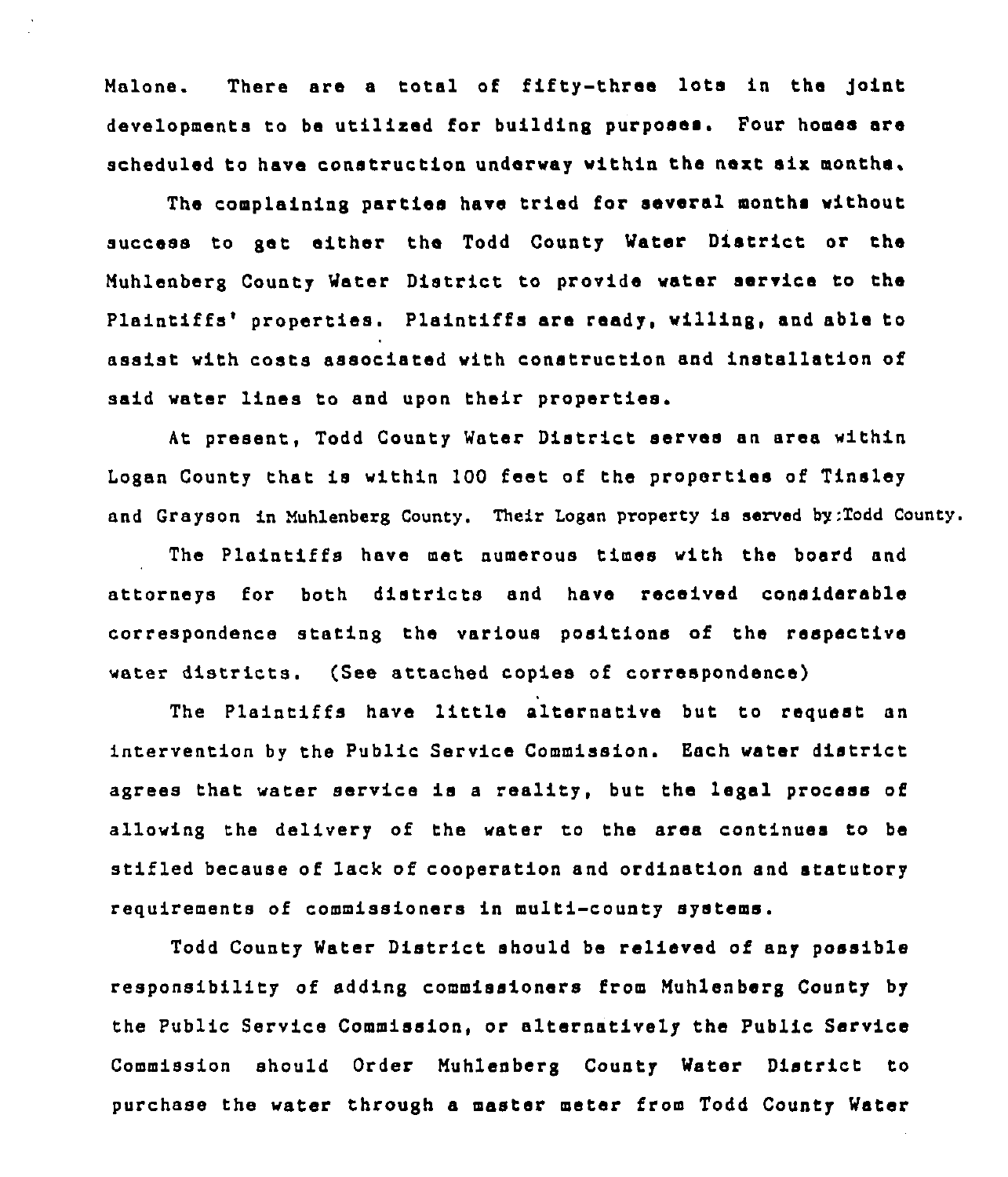District and furnish the area in of the Plaintiffs property with water service.

Further, Plaintiffs believe that Todd County Water District is presently servicing at least, five lots in Muhlenberg County in Kings Cove, Section 1, therefore to now deny that water service not be available to the properties of Plaintiffs is arbitrary end capricious and without reasonable logic.

Wherefore, complainant asks water districts ba ordered that water service to be extended to Plaintiff's properties at end C.C. Harris Road, (Highway 1293) being between two fingers of Lake Malone, by either the Todd County Water District, or alternatively the Muhlenberg County Water District be ordered to supply water service to the properties of the plaintiffs.

Plaintiffs further request that the P.S.C. waive any requirements that there be Muhlenberg residents placed upon the Todd County Water District Board.

All other relief to which Plaintiffs are entitled.

Dated at Russellville, Kentucky, this 19th day of February, 1993.

KEN MACK DEVELOPMENT CORPORATION  $by:$  $\sigma$ v (Unitille

ORANGE Attorney for Complainsnts P.O. BOX 1133 RUSSELLVILLE, KY 42276 PHONE: 502-726-4300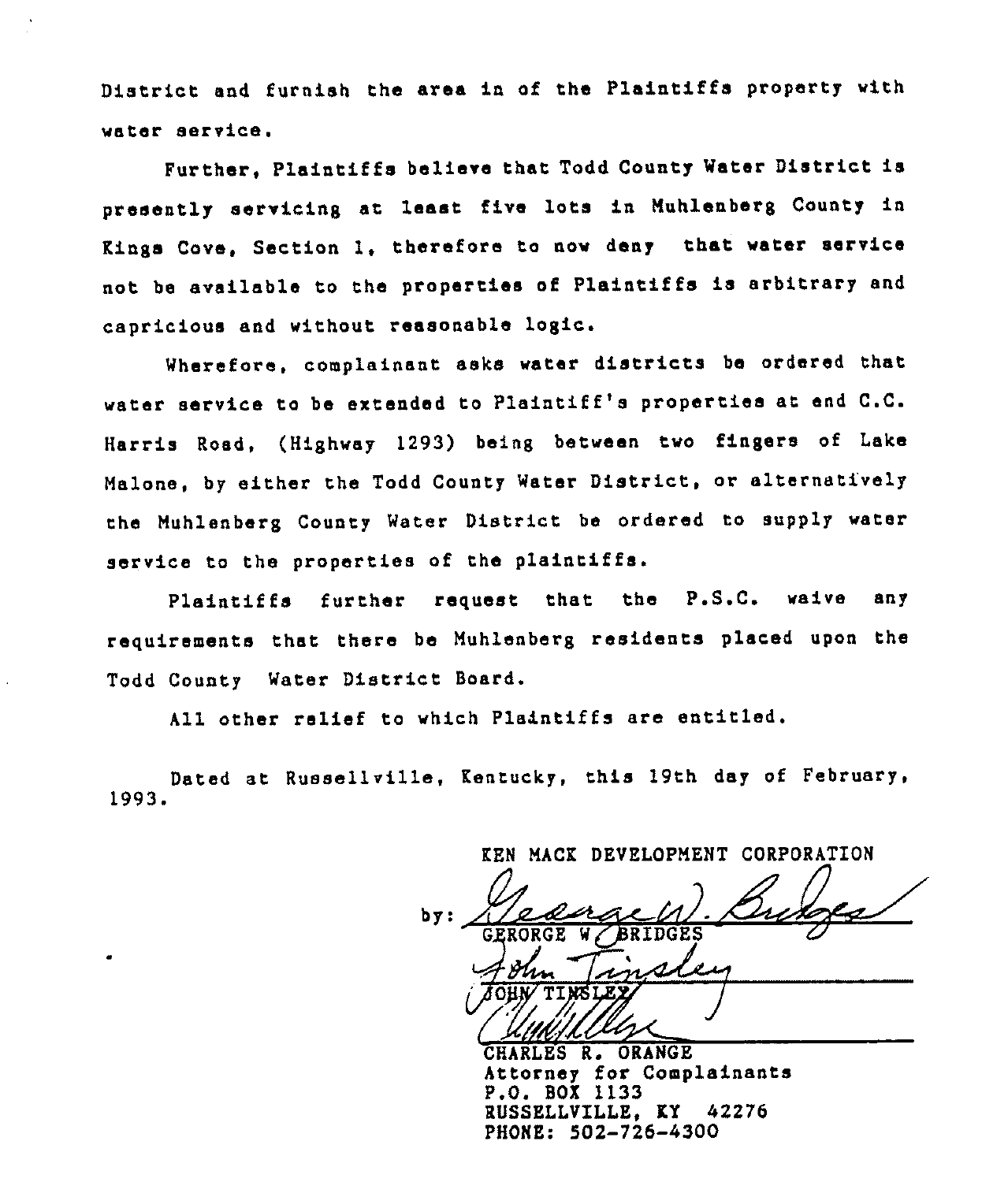LAW OFFICES OF GILL AND GILL **P.O. BOX 96** OILL OICLOWO ELKTON, KENTUCKY 42220 July 7, 1992 TELEPHONE SOPSOGE

CHARLES H. GILL, JR. FFLCO I OOL

AREA CODE SOS

Mon. Brent Yonts 114 Mill Street P. 0, Box 195 areenville, Kentucky 42345-0195

Re: Water to Kings Cove Subdivision .

Dear Brent

As we discussed on the phone yesterday, I have been in contact<br>with John Tinsley and his son regarding the possibility of with John Tinsley and his son regarding the possibility of getting water to some land and residents of Muhlenberg County, Kentucky, gust across the County line from an area served by the Todd county Water District. I know that the Muhlenberg county Water District had disapproved of some earlier type of proposal water Discrict had disapproved of some earlier type of proposal Tinsleys are willing to bear all costs of building water lines from the Todd County line. The Todd County Water District is willing to build a water line to the Muhlenberg county line and set a meter. As I had explained to you in an earlier conversation, because we are a two-county district the statute would not allow us to serve a third county unless we annexed a certain portion of the county and appointed two Commissioners from that area. This is not what the County Water District is interested in.

I agree that there might be problems with the Public Service if the Water District attempted to sell directly to individuals in Muhlenberg County on a wholesale basis. I think they would Munienberg County on a wholesais basis. I think unay would<br>legally have to form their own water district, and I think we can all agree that this is unnecessary.

Todd county has a similar agreement with Logan county whereby we purchase water from the Lagan County District to service Allensville. They sell us water at .10 cents per 1,000 gallons above their cost, which is measured at <sup>a</sup> master meter at the county line. We own the lines in Todd, county and then resell the water to our customers. This type of situation would. appear to be a no-lose situation in your case since the landowners are willing to pay all of the expenses of laying the pipe.

WHIPE - aspired to John Timbery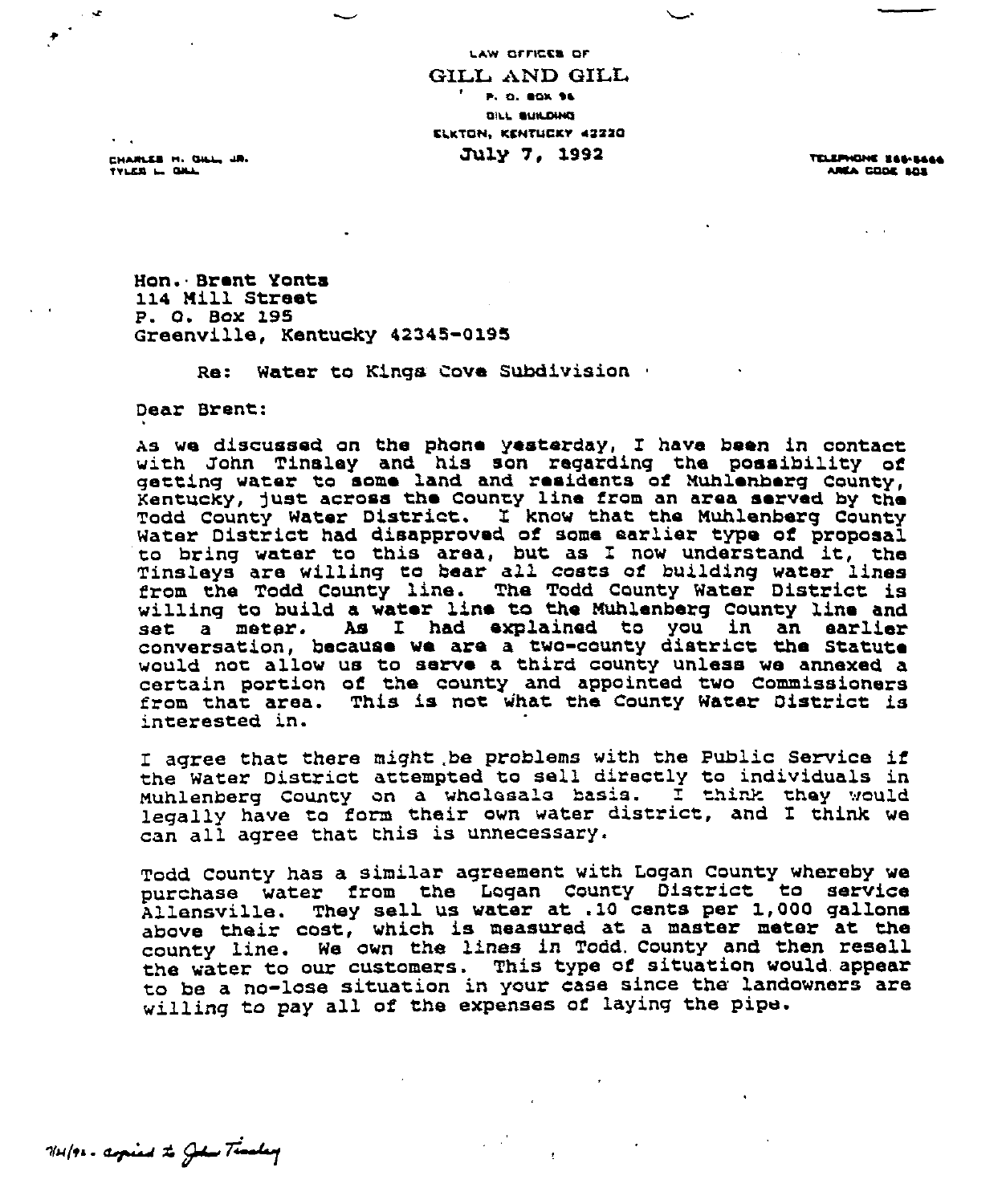Hon. Brent Yonts July 7, 1992 Page Two

 $\sim$   $\sim$ 

I would appreciate very much your presenting this concept to the Muhlenberg County Water District Commissioners. If the Commissioners have any reservations, please let us know and we will be glad to work toward a resolutio

Thank you in advance for your assistance.

Yours very truly,

Just till

Tyler L. Gill

**TLG/er**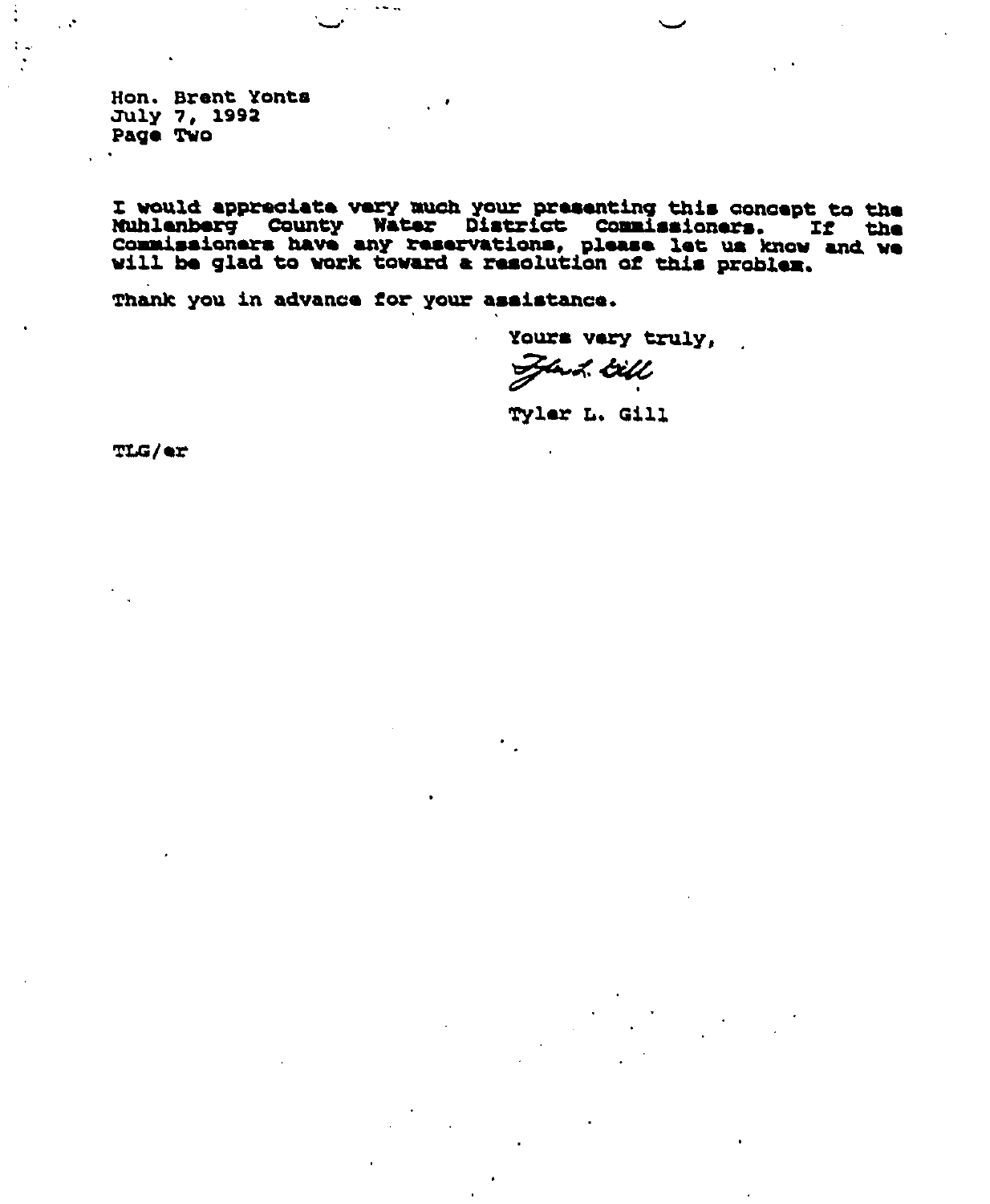Muhlenberg County Water District

P. O. BOX 548 GREENVILLE, KENTUCKY 42345

August 17) 1992

Mr. John Tinsley 3207 Bucksville Road Auburn, KT 42206

Dear Mr. Tinsley:

Please be advised that at the direction of the Muhlenberg County Water District, I have looked at the situation concerning your request to the water company to supply you water, allowing you to comply with the provisions of the line extension policy of the district and extend the line yourself or to allow the district to install a master meter at the Todd County line as suggested by Todd County.

As you know we have offered and continued to offer to release this territory to Todd County for direct service. Todd County has declined at this point.

The Muhlenberg County Water District can not agree to take on a master meter situation with Todd County for many <sup>r</sup> easons.

The district does not beleive that it can provide you with service if you hooked it up under the line extension policy, or if for any reason the district chose to and could legally provide you with service. The reason for this is<br>the district cannot, first of all, justify an extension of its own to that area because of the cost involved and because of the present number of customers, very nominal at best, and the extreme distance involved. The distance is in excess of four miles. The other problem is that the district has no assurance that it can, with its existing system,<br>provide the necessary pressure or volume to provide you with service. Therefore the district regretfully advises you<br>that it cannot comply with your request in any form. The<br>district will certainly be happy to cooperate with you, if you can persuade Todd County to provide you with water.

 $\mathbf{t}$ 

The only other alternative you may have would to check<br>into the feasibility of establishing some sort of water<br>association under the Kentucky Revised Statutes and setting up your own water company, and you buy the water from Todd County. You would have to comply of course with all the <sup>r</sup> equirements of the public service comission.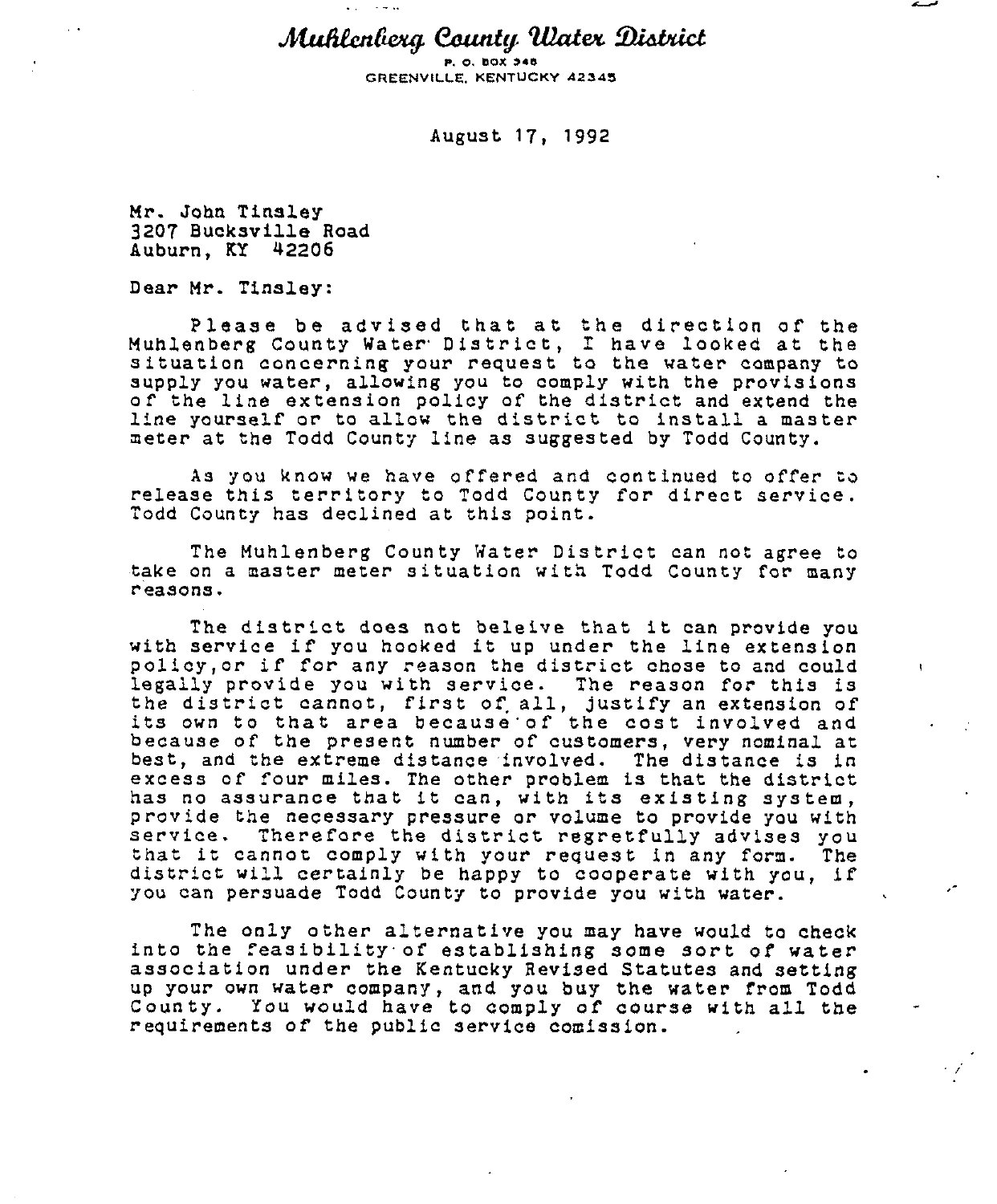I would suggest that you oontaot an attorney of you ohoioe oonoerning this matter. If you have any questions you may feel free to oontaot me.

 $\ddot{\phantom{a}}$ 

Very truly yours,<br>BY: <u>Jann, B. Heme</u><br>LARRY RENO, Superintendent

 $\mathbf{1}$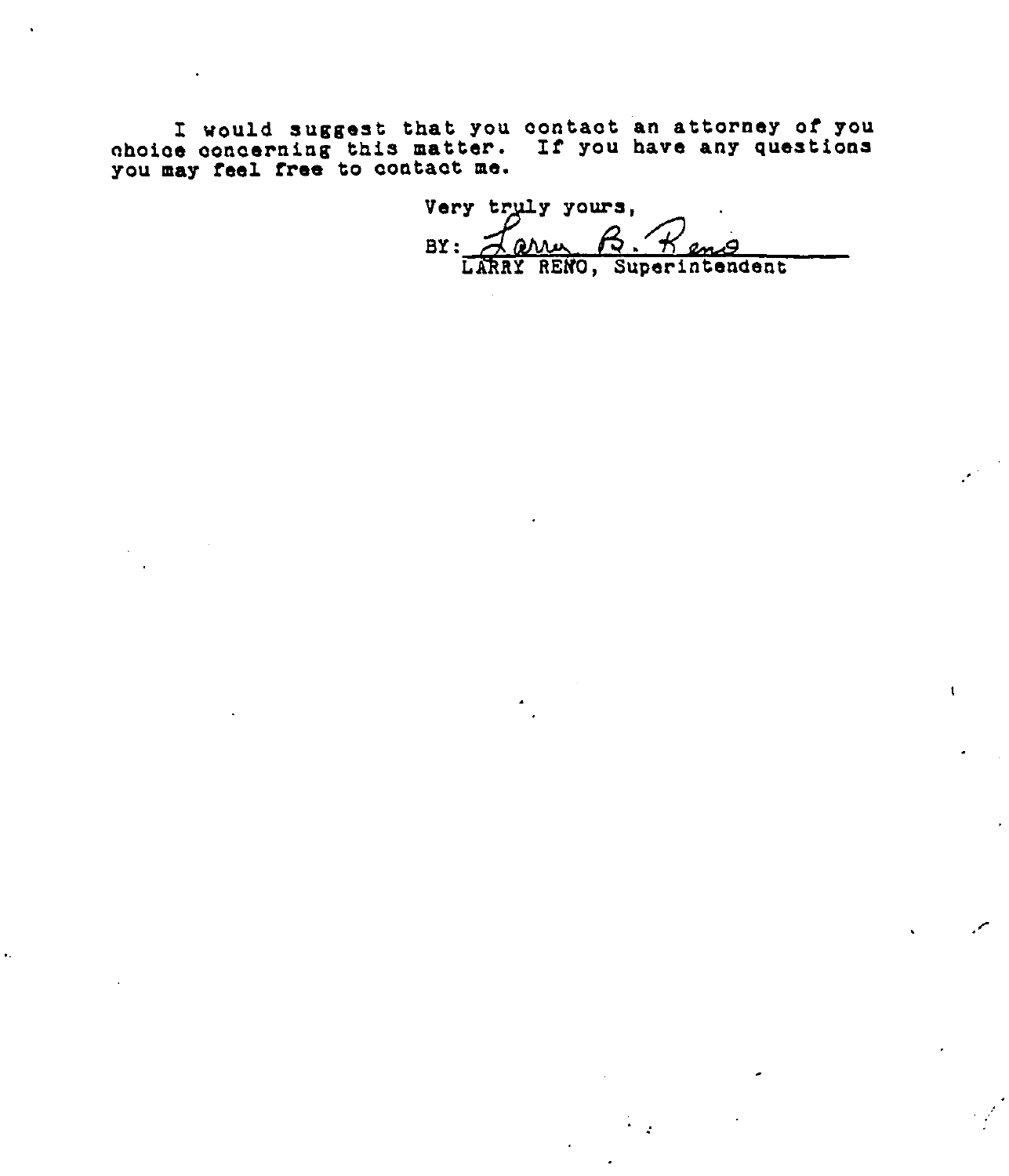January 25, 1995

 $\ddotsc$ 

Enqlneere rehit**e**el<br>lannen

624 Weilington Way<br>Lexington, Kentucky 4050<br>606-223-5694

Mr. Larry Reno Muhlenberg County Water District P. O. Box 34g Dean Road Greenville, Kentucky 42345

# Rc: CC Hams Road Water Service Request MSE Project No. 009500

This letter is in response to your request for us to review the service of Harris Road at Lake Malone. The following is a statement of the service request as we understand it and an analysis of serviceability.

Thc CC Hams Road extends north from SR107 (or Deer Lick Road) into Muhlenberg County along a ridge with a finger of Lake Malone on each side. See the enclosed map locating the proposed service area. The land is subdivided for 30 to 50 homes anticipated to be similar to the other developments along the Lake. The owners have asked both you and the Todd County Water District (TCWD) for water service.

As you know, the closest Muhlenberg County Water District (MCWD) facilities tor direct service would be thc main near thc dam on 975 near Dunmor. Niethcr tie-in location offes a feasible service plan due to long distances before reaching the first customers and service elevations exccetl your systems capabilities. It is no: feasible for you to extend your mains to the proposed area.

The TCWD has water service to Bradley Hollow just to the south of the service area in Todd County. The mains are adequate to serve the new area and pressure is currently around 90 psi as reported by their system manager, Brert Traughbcr. The proposed service area lies in Muhlenberg County out of the jurisdiction of the TCWD. In order to serve the area, the TCWD would need to be granted the right for service into the county and normally the jurisdictional boundaries are revised. In some instances, according to the PSC, permission may be granted by agreement with review and approval of the Commission without permanent change to the boundaries. It is done when the graontor wants to someday regain the area for future service. I see no reason not to permanently release this small area to Todd County for service.

Since the TCWD facilities are in the area, either of you could serve the proposed area by tying into the TCWD main and extending out the ridge. TCWD can serve it directly and you could purchase water from them through a master meter and resell it as you do with Central City. Service of this area by MCWD poses the rollowing problems:

1. The area is not conriguous with any other MCWD service area. All maintenance and operation of this small section would require travel through the TCWD service area nonproductivity. The additional travel and time are expenses not recovered in your current rates. Trips would be required for customer meter reading, system flushing, master meter reading, customer cut-off/on for non-payment, etc.  $\ddotsc$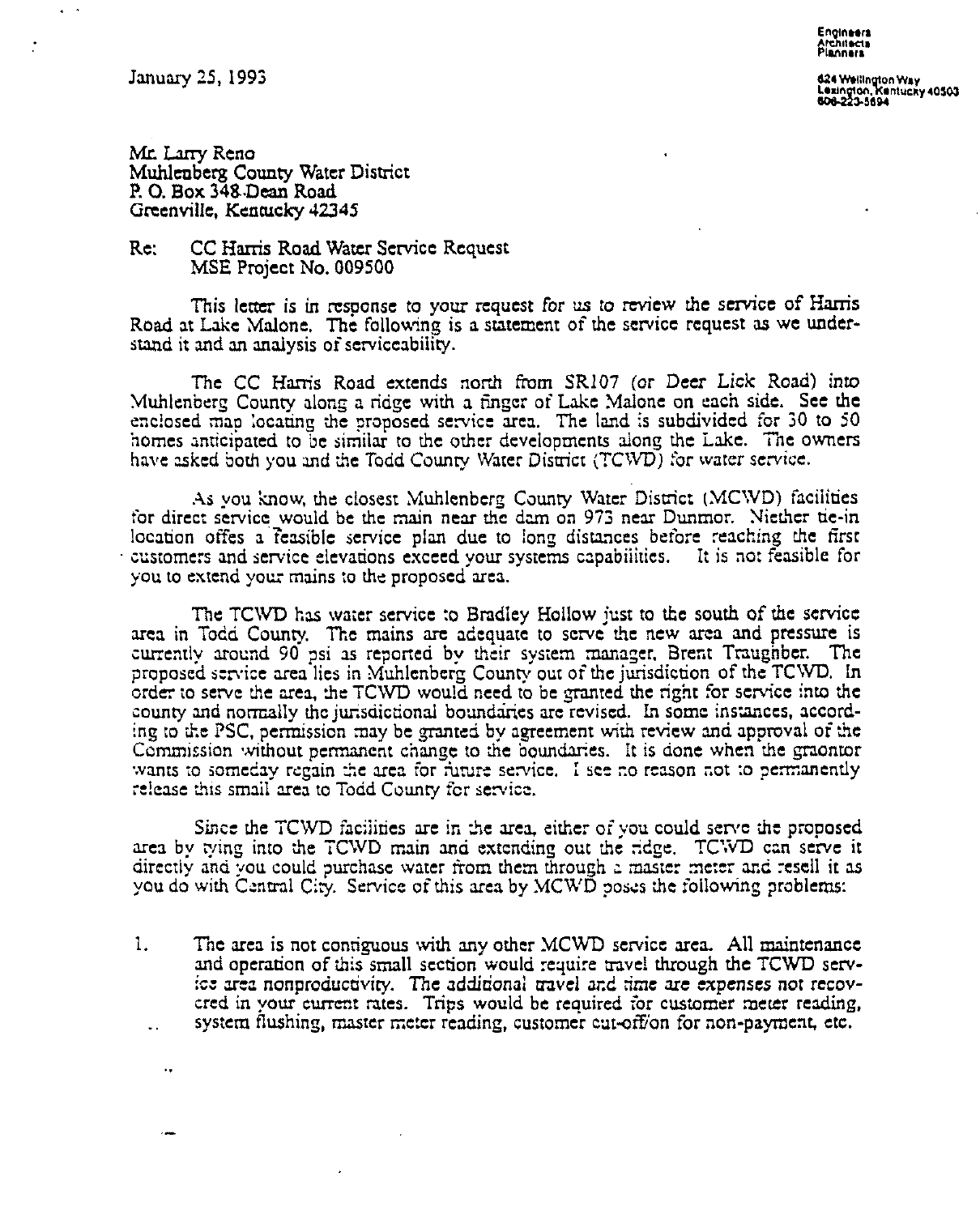Mr. Carry Reno January 25, 1993 Page Two

 $\sim$  .

2. A purchase rate would need to be calculated by TCWD and agreed to by MCWD. TCWD currently has no wholesale rate provisions.

 $\sim$ 

3. The system water quality maintenance would be MCWD's problem. The maintenance of acceptable chlorine levels would likely require regular flushing on this dead cnd line. No THM problems exist today as reported by TCWD but any future MCL violation may involve MCWD as owner of the distribution system.

Since TCWD serves the lower portion of the peninsula (Bradley Hollow on the west side of the lake), it seems logical that TCWD serve the area. Operation and maintenance crews will be in the area for the existing customers thereby eliminating excessive "deadhead" driving and the maintemarnce of water quality will be single source for simpler solutions.

Service into Muhlenberg County by TCWD requires adjustments to the system jurisdictional boundaries but not the addition of commissioners according to a PSC spokesman and KRWA attorney. The TCWD would like to serve the area but they have interpreted the regulations as requiring new commissioners from Muhlenberg County if the TCWD serves into it.

I contacted thc PSC and posed the question. They selected thc Engineering division for response and I spoke with them a length about the issue. The PSC will encourage the cooperation of the two Boards to revise their jurisdictions and serve the proposed ara. They said that as long as the facilities in the new county did not exceeds 25% of the system Facilides, no new commissioners are required. I asked if this was nue for "muldcounry" established Disuicts and was assured it is applicable to all Disuicts,

I then called Damon Talley who is the attorney for the Kentucky Rural Water Associadon. thc Green-River Valley Water Dismct, Latue County Water District and possibly others beside his private practice. 'His knowledge of the rural water busines is matched by few attorneys. He said that no new commissions are needed to extend this small amount of scnicc into a ncw counry, In Fact, he cited several examples around the state with service into multiple counties without commissioners from the County. He would be glad to talk with you, TCWD, or their attorney, Tyler Gill.

In summary, I recommended that you refer the service request to Todd County Water District. They have mains in the area with capacity to serve the routes. TCWD operates and maintains thc adjacent system so thc addition of dte proposed customer' system can be economically operated by their same personnel. Your cooperation is needed in relinquishing the territory to Todd County.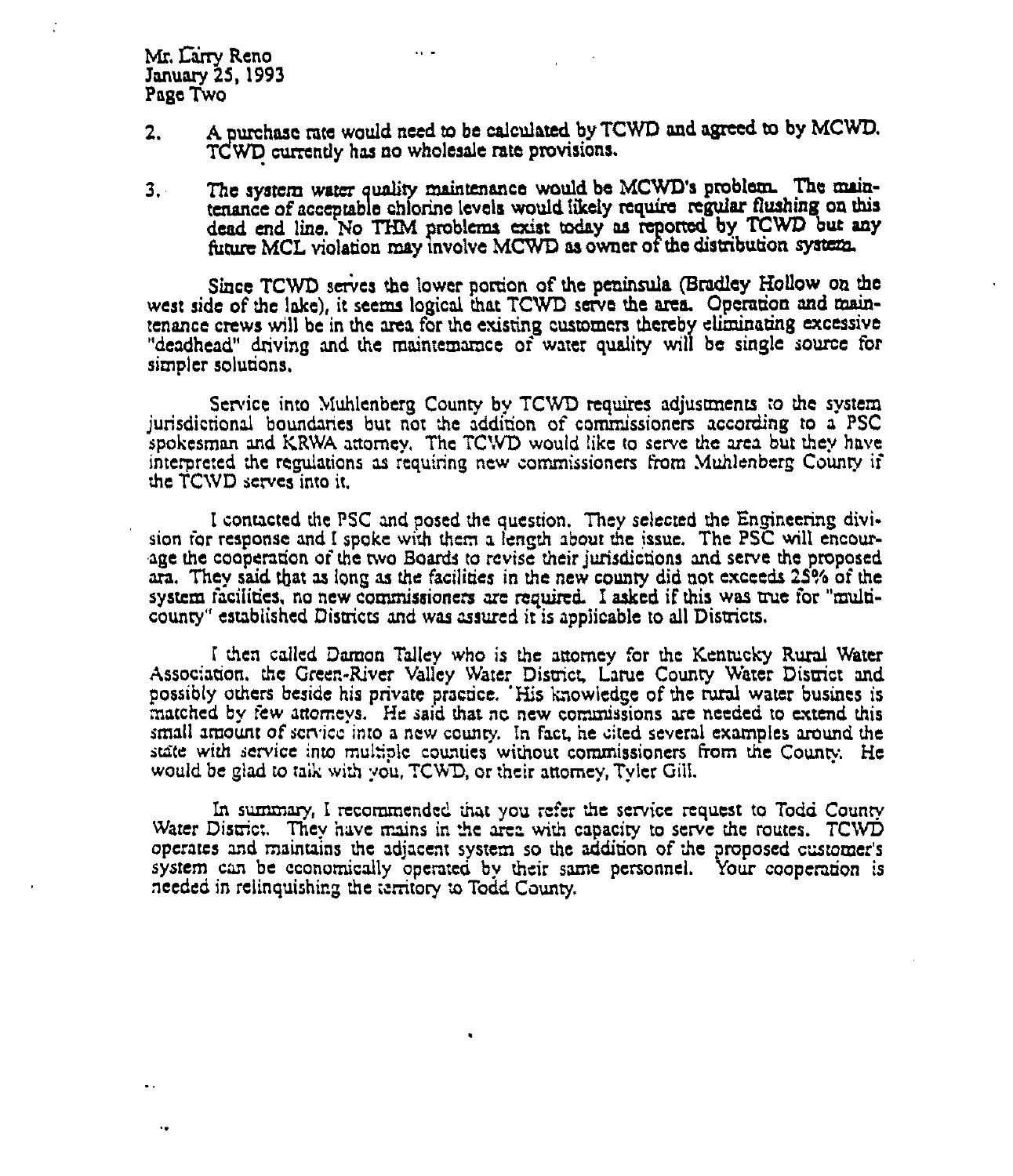Mr. Larry Reno January 25, 1993 Page Three

If you need additional information, please contact us.

 $\ddotsc$ 

Sincerely,

 $\ddot{\cdot}$ 

MAYES, SUDDERTH & ETHEREDGE, INC.

 $\overline{4}$ D, SCOTT TAYLOR, P Vice President/Princip

DST:gwd

 $\ddot{\phantom{a}}$ 

ست

cc: ..Brenr Traughber, TCWD Damon Talley

 $\sim$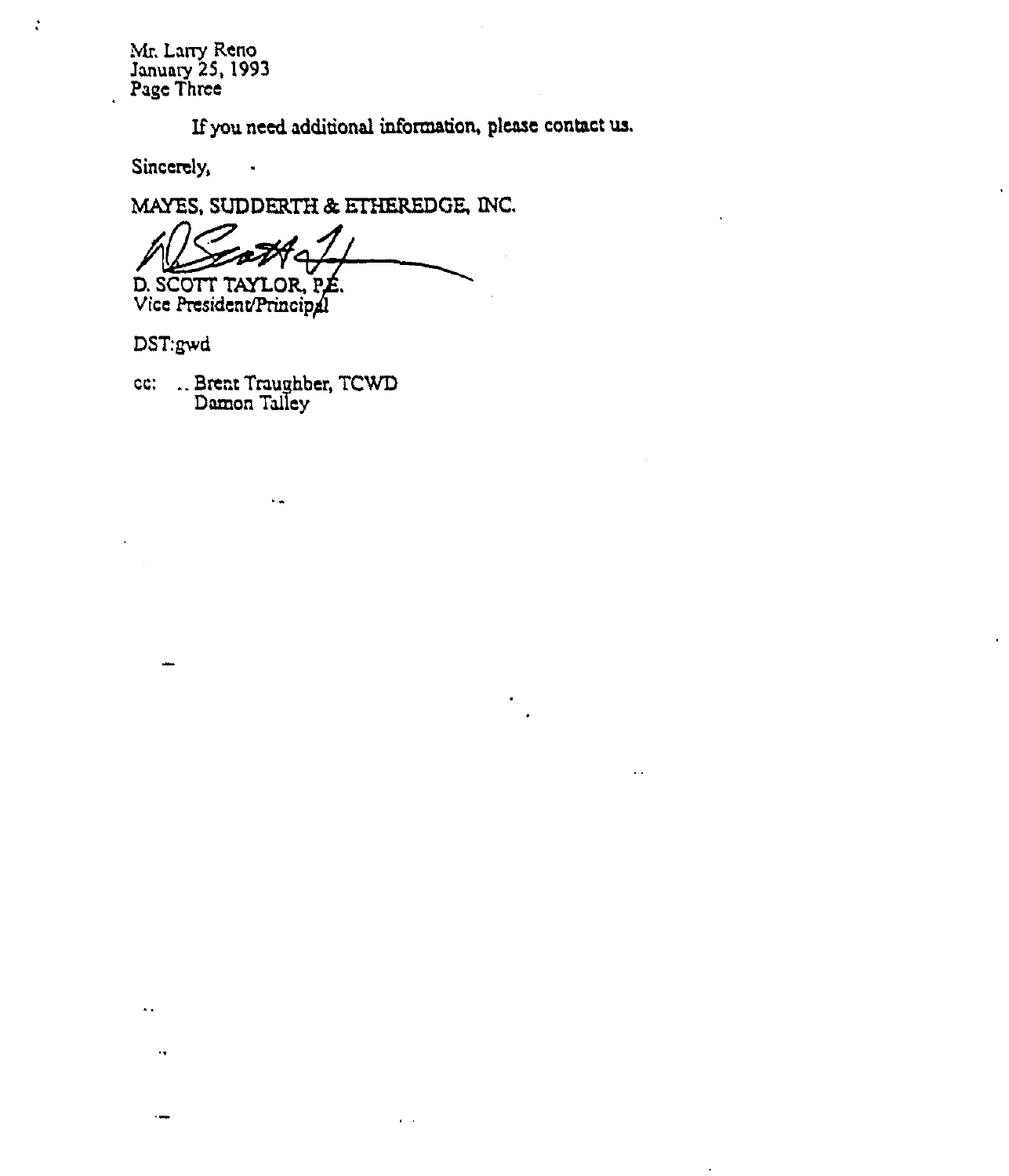# BRENT YONTS

ne MC 116-01)

**Todd: County (Water District** Highland Lick Road

Elkton, rKY ##42220 Archer Court of

P.O. Box 195 - 114 Mill Stree S Greenville, Kentur

**TANK BAR SI PHILIPPE SARAH CHARLES SERIPTED AND** 

Dear Mr. Gille The Muhlenberg County Water District reaffirms that it will release the area in Muhlenberg County to Todd County near Lake Malone on the CC Harris Road. Our engineer has: indicated that the Diatrict cannot serve this area due to pressure problems, and the District has reiterated its position that it does not desire to get into the mater business.

The main objection your District was to the potential for adding a commissioner due to the multiple county service. Our engineer checked with the PSC and also checked with Damon Talley who is the attorney for the Kentucky Rural<br>Water Association, and both indicated to him that a commissioner would not be required in their opinion. I have not researched the matter at all, but apparently there are several multi-county districts in the state, and there is a strong belief that other commissioners would not be required. I refer you to Damon Talley for further inquiry or to the<br>PSC legal section. If you desire for me to research it, I will, but have no desire to otherwise.

**MAN CRISPORT TROPHOLOGY CONTROL COMPANY COMPANY OF A PHOTOGRAPHIC COMPANY CONTROL** ووالمعروفين I have stated your position to the District, but hope that in the interest of helping these people Todd County will accept this portion of Muhlenberg County for service.

If you have any questions or if I can be of any service whatsoever, feel free to contact me.

Very truly yours, BREAT YONTS PSC

 $PSL$   $564$  3  $256$ 

in all stre

**BY/ilp** 

Muhlenberg County Water District  $cc:$ Scott Taylor, Mayes, Sudderth & Etheredge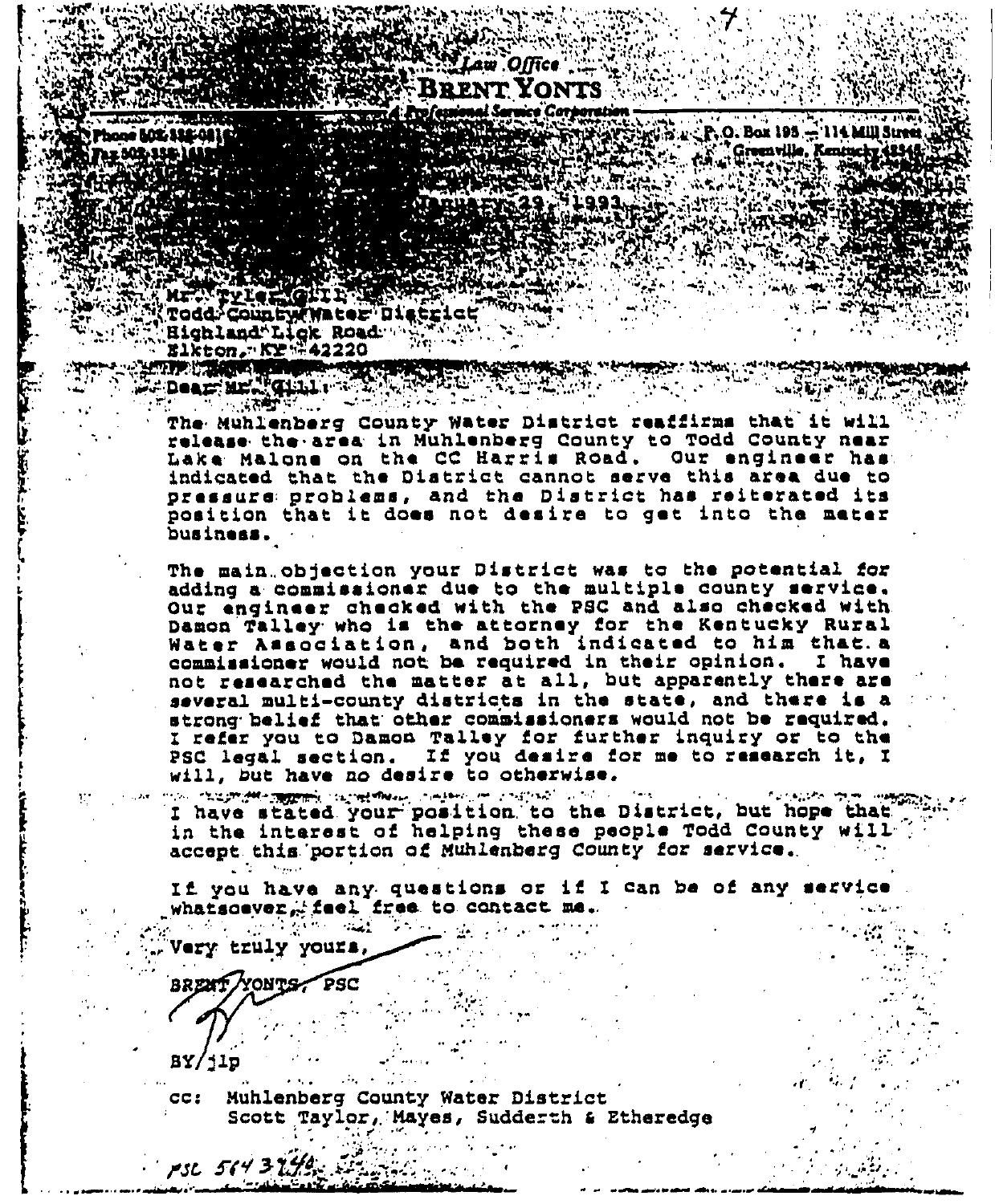TYLER L, GILL ATTORNEY AT LAW Oll» OUI»»INC ION COOT» MAIN CTNCCT FOST OFFICE BOX 94 CLKTON, KENTUCKY 4222D-009A TELEPHONE: 103-145-1444 ~A»I COC CCE CCO't

Pabruary <sup>11</sup>'993

Hon. Brant Yonts 114 Mill Street P. D. Box 195 Greenvilla, Kentucky 42345-0195

Mr. Larry Reno Muhlenberg County Water District  $P. O. Box 348 - Dean Road$ Graenville, Kentucky 42345

> Re: Water Service to Muhlenberg County Residents by Todd-Lagan County Hater District

Daar Brent:

<sup>I</sup> have received your latter of January 29, 1993, and also <sup>a</sup> copy of <sup>a</sup> latter written by Scott Taylor to Mr. Larry Reno. You will find enclosed a photocopy of KRS 74.020. You will notice that  $9$  (1) (b) of the statute provides that for extensions into three (3) or more counties, the respective county judges/executiv with the approval of the fiscal courts, shall appoint, in addition to the existing membership of tha commission, two (2) members from the original one-county district and two (2) members from the newly extended portion of the district. You will also notice that subparagraph (c) provides that a "singlecountv district» may extend its linea into another county provided that lass than 25% of the total assets of tha distribution system are located within the county outside the boundaries of the district.

The Todd-Logan County Water District is <u>not</u> a single county<br>district, If we extended into Muhlenberg County, we would ba a two-county water district extend'ng into a third county.

I have contacted Mr. Damon Talley, attorney for the Kentucky Rural Water Association, and directed his attention to these statutory provisions. He could not provide me with any statutory provisions. As could not provide me with the requirement that commissioners be appointed. I have also contacted Hon. Jerry Wuetchen, an attorney in the legal section of the Public Service Commission. He also was unable to provide any insight as to how to avoid this statutory requirement.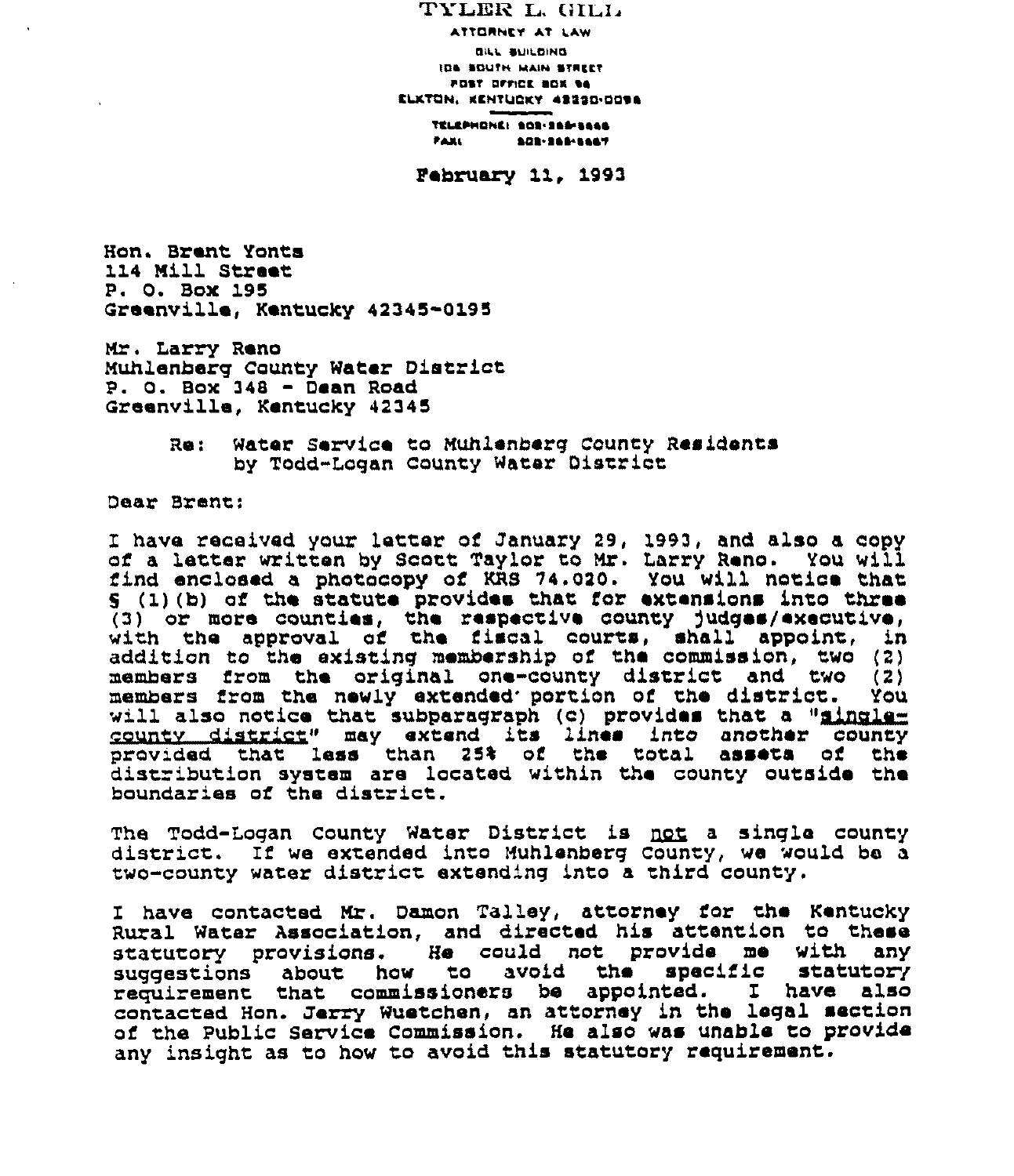Mon. Brent Yonts Mr, Larry Reno February 11, 1993 Page Two

 $\ddot{\phantom{a}}$ 

The Todd-Logan County Water District is not interested in being restructured as would be required by this statute since it would require the appointment of two new commissioners (and we would lose one we already have) to represent an area which has the potent1al af fewer than twenty customers,

I have attempte4 on several oacasions to call Scott Taylor but have been unsuocessful in aontacting him or in having him to return my calls. We cannot afford to serve this area in violation of the statute since any resident of the area at any violation of the statute since any resident of the area at any time could bring suit to require that we comply with the statute and appoint them as commissioners to our Board. It may be that the engineering divisian of ths Public Service Commission referred to by Mr. Taylor in his letter has some insight into this problem which would give us another option. We certainly do nat want, to allow a legal technicality ta deny these people water if there is anather viable option.

The only other viable option I am aware of at present would be<br>the one suggested in my letter to you of July 7, 1992. This the one suggested in my letter to you of July 7, 1992. would require an agreement between the Todd County Water<br>District and the Muhlenberg County Water District where the Muhlenberg caunty District would purchase water at the county l1ne.

I would appreciate your reviewing this matter again and letting me know if yau see any other options. I look forward ta hearing fram yau.

Yours very truly, Jew 1. Dill

Tyler L. Oill

TLG/er<br>pc: D

D. Scott Taylor, P.E. Mayes, Sudderth 6 Etheredge, Inc. 624 Wellington Way Lexington, Kentucky 40503

- Mr. Bill Bridges P. 0. Bax 381A - Route <sup>1</sup> Belton, Kentucky 42323

Ms. Kathy Conyea Todd County Water District P. 0. Box 836 Elktan, Kentucky 42220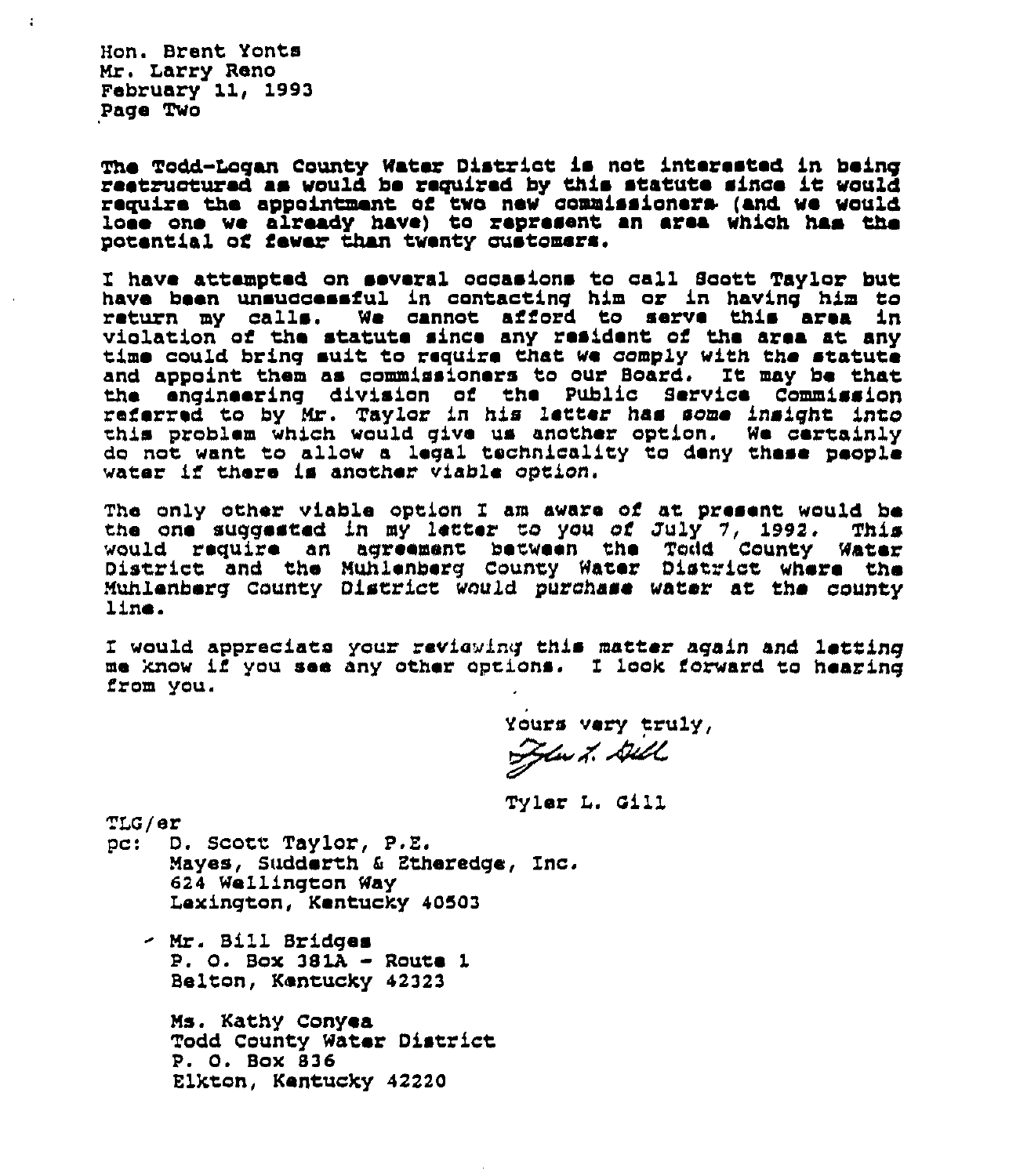TYLER 1., GILL ATTORNEY AT LAW OIAI. OUICOINO IOA OOUTN MAIN OT»CCT POST OFFICE SOX 96 CLKTON, KENTUOKY 42220-0006 TELEPHONEI SOU-E<del>ad-1666</del><br>Faxi - Adrieagiaar rAAI OOO ~OO.COOT

Pebruary 11, 1993

Hon. Brent Yonts 114 Mill Street P. O. Box 195 creenville, Kentucky 42345-0195

Nr. Larry Reno Nuhlenberg County Water District P. 0. Box <sup>348</sup> - Dean Road creenville, Kentucky 42345

> Re: Water Service to Muhlenberg County Residents by Todd-Lagan County Water District

Dear Brent:

<sup>I</sup> have received your letter of January 29, 1993, and also <sup>a</sup> copy of <sup>a</sup> letter written by Scott Taylor to Nr. Larry Reno. You will find enclosed a photocopy of KRS 74.020. You will notice that s (1) (b) of the statute provides that for extensions into three (3) or more counties, the respective county judges/executive with the approval of the fiscal courts, shall appoint, in addition to the existing membership of the commission, two (2) members from the original one-county district and two (2) members from the newly extended portion of the district. You will also notice that subparagraph (c) provides that a "singlecounty district" may extend its lines into another county<br>provided that less than 25% of the total assets of the provided that less than 25% of the total d1stribution system are located within the county outside the boundaries of the district.

The Todd-Logan County Water District is <u>not</u> a single county district. If we extended into Muhlenberg County, we would be a two-county water district extending into a third county.

have contacted Mr. Damon Talley, attorney for the Kentucky Rural Water Association, and directed his attention to these statutory provisions. He could not provide me with any about how to avoid requirement that commissioners be appointed. I have also contacted Hon. Jerry Wuetchen, an attorney in the legal section of the Public Service Commission. He also was unable to provide any insight as to how to avoid this statutory requirement.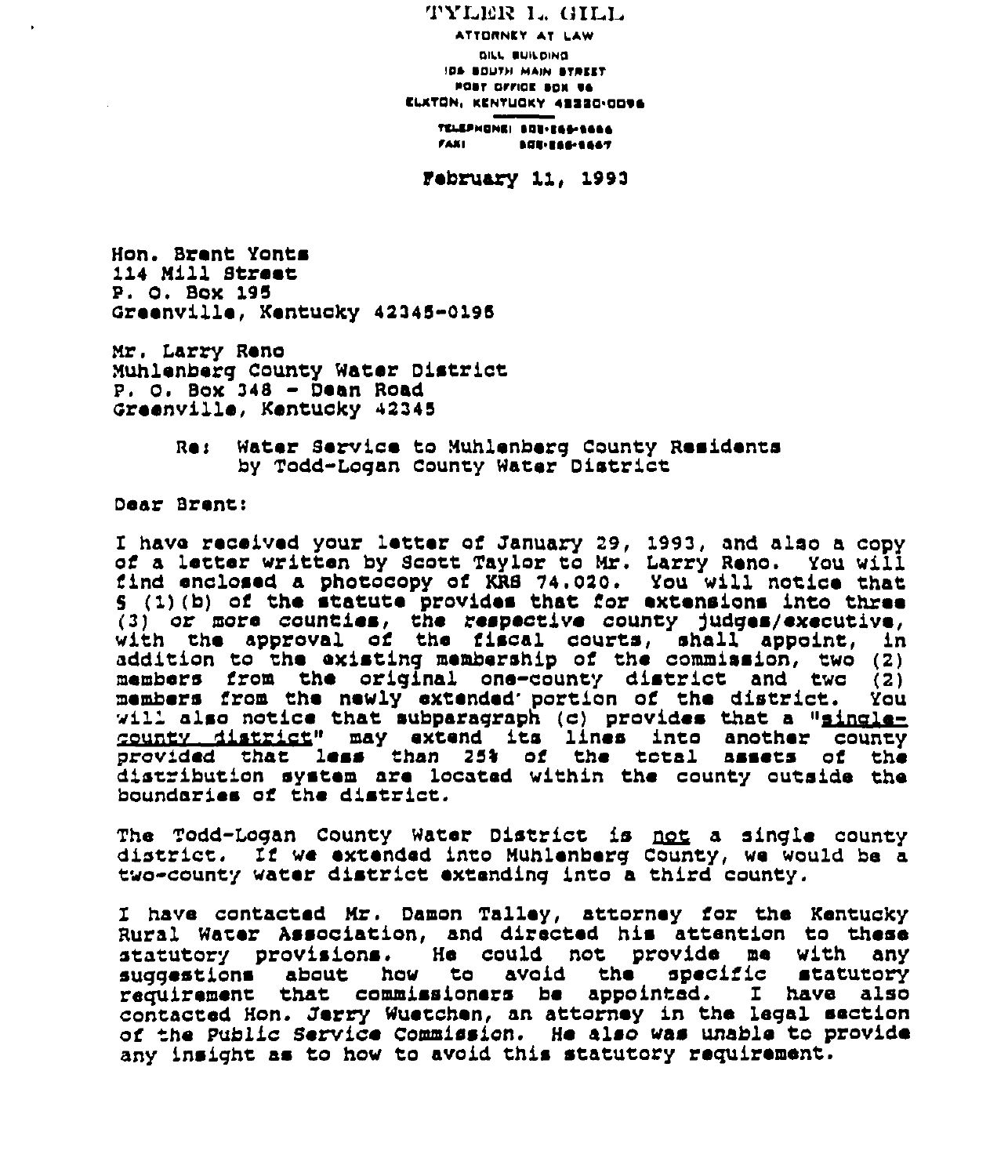Non. Brent Yonta Mr. Larry Rano February 11, 1993 Pago Twa

 $\blacksquare$ 

The Todd-Logan County Water District is not interested in being<br>restructured as would be required by this statute since it would require the appointment of two new commissioners (and we would lose ano wa already have) to represent an area which has tha potential of fewer than twenty customers.

have attempted on several ocoaaions to call Scott Taylor but have been unsuccessful in contacting him or in having him to return my calla, Wo cannot afford to serve this area in violation af the statute since any resident of tha area at any time could bring suit to require that wo comply with tho statute and appoint them aa commissioners to our Board. It may be that the engineering division of the Public Service Commissio referred to by Mr. Taylar in his letter has some insight into this problem which would give us another option. We certainly do not want to allow a legal technicality to deny these people water if there is another viable option.

The only other viable option I am aware of at present would be<br>the one succested in my letter to you of July 7, 1992. This the one suggested in my letter to you of July 7, 1992. This<br>would require an agreement between the Todd County Water District and the Muhlenberg County Water District where the Muhlonborq Caunty District would purahase water at tho county line.

I would appreciate your reviewing this matter again and letting me know if yau, soe any other options. I laak forward to hearing from yau.

 $\epsilon$ 

Yours very truly,  $\overline{\mathscr{G}}$  du  $\overline{\mathscr{G}}$ 

Tyler L. Cill

TLC/er

pc: D. Scott Taylor, P.E. Mayas, Sudderth <sup>6</sup> Etheredge, Inc. 624 Wellington Way Lexington, Kentucky 40503

- Mr. Bill Bridqes  $P. O. Box 381A - Route 1$ Beltan, Kentucky 42323

Ms. Kathy Canyea Todd County Water District P. 0, Box 836 Elktan, Kentucky 42220